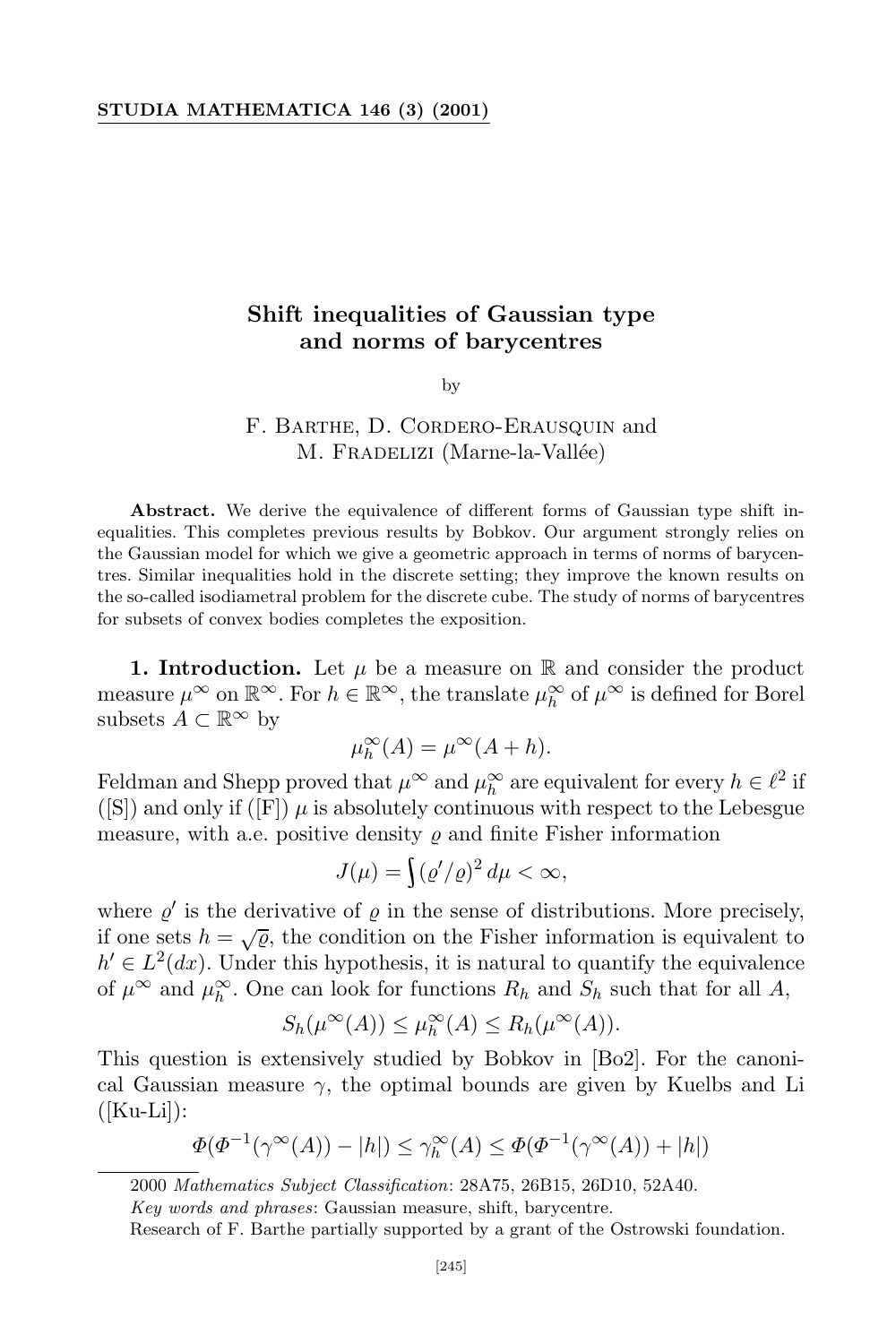where equality occurs when *A* is a half-space orthogonal to *h*. In the previous inequality,  $\Phi(t) = \int_{-\infty}^{t} \exp(-s^2/2) \, ds/\sqrt{2\pi}$  is the distribution function of *γ*,  $Φ^{-1}$  is its reciprocal and *| · |* is the Euclidean norm. Bobkov gives a necessary and sufficient condition for a measure  $\mu$  to satisfy a Gaussian-like shift inequality: with the previous notation, there exists  $c > 0$  such that for every Borel set  $A \subset \mathbb{R}^{\infty}$ , and for all  $h \in \ell^2$ ,

(1) 
$$
\Phi(\Phi^{-1}(\mu^{\infty}(A)) - c|h|) \leq \mu_h^{\infty}(A) \leq \Phi(\Phi^{-1}(\mu^{\infty}(A)) + c|h|)
$$

if and only if  $\mu$  has an a.e. positive density  $\rho$  with

$$
\int \exp(\varepsilon \varrho'^2/\varrho^2) \, d\mu < \infty
$$

for some  $\varepsilon > 0$ . The first step of his proof is to show that, if we set  $\mu_n = \mu^{\otimes n}$ , the shift inequality (1) is equivalent to the following: for every  $n \geq 1$  and every smooth, compactly supported function  $f : \mathbb{R}^n \to [0,1],$ 

(2) 
$$
\left| \int \nabla f \, d\mu_n \right| \le c I \left( \int f \, d\mu_n \right),
$$

where  $I = \Phi' \circ \Phi^{-1}$  is the Gaussian isoperimetric function. In fact, this inequality is the infinitesimal form of (1).

The starting point of our work was the following improvement of the differential form (2) of the Gaussian shift inequality: for *f* as above

(3) 
$$
\sqrt{\left(\int_{\mathbb{R}^n} I(f) d\gamma_n\right)^2 + \left|\int_{\mathbb{R}^n} \nabla f d\gamma_n\right|^2} \leq I\left(\int_{\mathbb{R}^n} f d\gamma_n\right).
$$

We learnt this inequality from Beckner during his lectures at the Institut Henri Poincaré in May 1998. His proof consisted in showing that the left hand side term is non-decreasing along the Ornstein–Uhlenbeck semigroup  $(P_t)_{t>0}$ :

$$
P_t(g)(x) = \int_{\mathbb{R}^n} g(e^{-t}x + (1 - e^{-2t})^{1/2}y) d\gamma_n(y).
$$

Actually, (3) appeared earlier in the article of Bakry and Ledoux [BL] in the following form:

$$
I(P_t f)^2 - P_t (I(f))^2 \ge (e^{2t} - 1) |\nabla P_t f|^2.
$$

Indeed, for  $F = f \circ (1 - e^{-2t})^{1/2}Id$ , one has  $P_t f(0) = \int F d\gamma_n$ .

Inequality (3) is a formal inverse of Bobkov's form of Gaussian isoperimetry in [Bo1]:

$$
I\Big(\int_{\mathbb{R}^n} f\,d\gamma_n\Big) \leq \int_{\mathbb{R}^n} \sqrt{I^2(f) + |\nabla f|^2}\,d\gamma_n.
$$

We will see that (3) has a similar formal behaviour. For this reason, the development will parallel the work about isoperimetry of Bobkov [Bo1], Bakry and Ledoux [BL] and of the first named author and Maurey [Ba-M].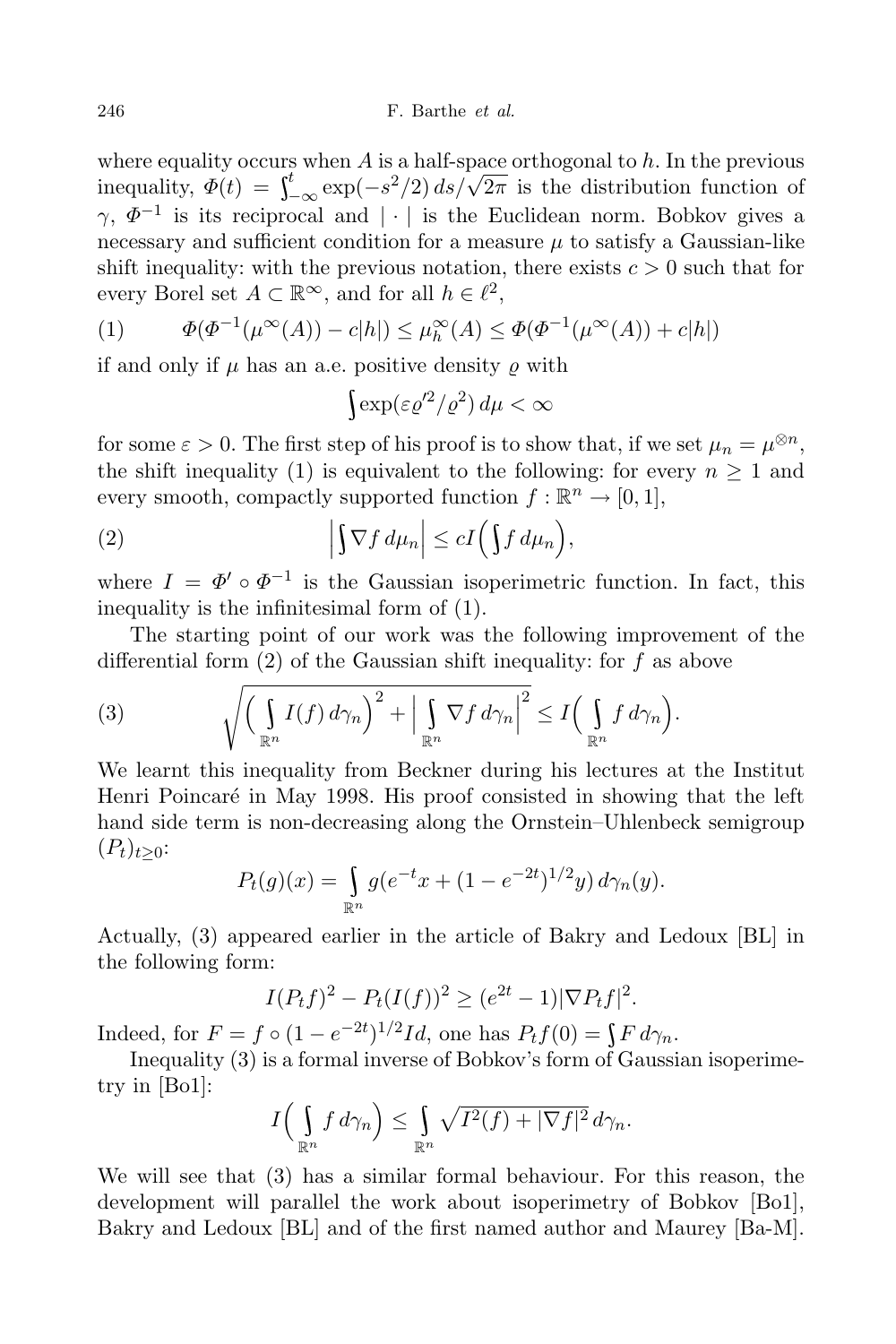*Shift inequalities* 247

The organization of the paper is as follows: in Section 2, we give a simplified proof of (3). Integration by parts transforms the problem into a very simple question about norms of barycentres. The third section is devoted to the study of probability measures  $\mu$  on  $\mathbb{R}^n$  which satisfy

(4) 
$$
\sqrt{\left(\int_{\mathbb{R}^n} I(f) d\mu\right)^2 + \left|\frac{1}{c} \int_{\mathbb{R}^n} \nabla f d\mu\right|^2} \leq I\left(\int_{\mathbb{R}^n} f d\mu\right)
$$

for some positive *c* and all functions *f* as above. It turns out that this is equivalent to the weaker form  $(2)$ ; thus  $(2)$  inherits the tensorization property of (4). Moreover, the stronger form (4) is adapted to semigroup methods, which allows us to prove it for a class of Boltzmann measures.

In Section 4, we study the corresponding inequalities in the discrete cube. They provide a simple way to study the average isodiametral problem of Ahlswede and Katona  $[AK]$ . We improve the results of Althöfer and Sillke [Al-Si] and recover the fact that among subsets of  $\{-1, 1\}$ <sup>n</sup> containing half of the points, half-cubes have largest "norm of barycentres".

In Section 5, we show that in the "continuous" cube  $[-1, 1]^n$ , half-cubes have the same extremal property.

**2.** The Gaussian model. Let  $(\mathbb{R}^n; \langle \cdot, \cdot \rangle, |\cdot|)$  be the Euclidean *n*-space endowed with the canonical scalar product and norm. Let  $\gamma_1$  be the measure on R with density  $\varphi(t) = \exp(-t^2/2)/\sqrt{2\pi}$ . From now on,  $\gamma_n = \gamma_1^{\otimes n}$  will be the standard *n*-dimensional Gaussian probability. Recall that  $\Phi(t)$  =  $\int_{-\infty}^{t} \varphi(u) du$  and  $I = \varphi \circ \Phi^{-1}$ .

Let  $\mu$  be a measure on  $\mathbb{R}^n$ . For a measurable  $A \subset \mathbb{R}^n$  we denote, whenever it exists,  $g_{\mu}(A) = \int_{A} x d\mu(x)$ . Then  $g_{\mu}(A)/\mu(A)$  is the barycentre of *A* for  $\mu$ .

The infinitesimal version of the shift inequality for  $\gamma_n$  (see [Bo2]) states that for smooth and compactly supported  $f : \mathbb{R}^n \to [0,1]$ , one has

(5) 
$$
\left|\int_{\mathbb{R}^n} \nabla f \, d\gamma_n\right| \leq I\Big(\int_{\mathbb{R}^n} f \, d\gamma_n\Big).
$$

On integrating by parts, this is equivalent to

$$
\left|\int_{\mathbb{R}^n} x f(x) d\gamma_n(x)\right| \leq I\Big(\int_{\mathbb{R}^n} f d\gamma_n\Big),\,
$$

which can be extended to any measurable  $f$  with values in  $[0, 1]$ . On characteristic functions of sets, this inequality means that among the sets *A* of given Gaussian measure, half-spaces are the ones whose barycentres have maximal Euclidean norm. Indeed, if  $|e| = 1$  and  $A = \{x : \langle x, e \rangle \leq a\}$ , then  $\gamma_n(A) = \Phi(a)$  and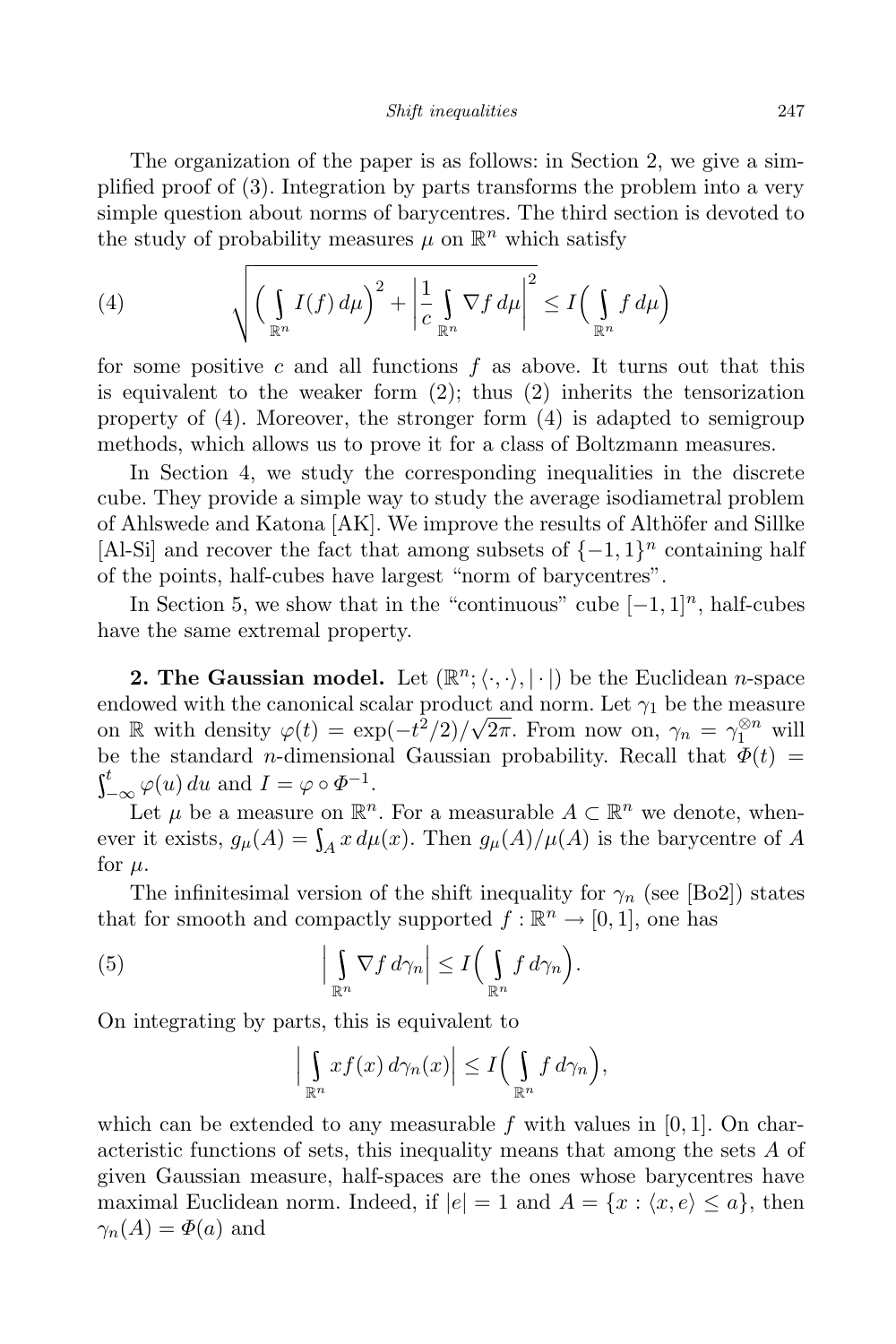248 F. Barthe *et al.*

$$
\int_A x \, d\gamma_n(x) = \left( \int_{-\infty}^a t \, d\gamma_1(t) \right) e = -\varphi(a) \, e = -I(\gamma_n(A))e.
$$

But such a property of half-spaces is very general and simple:

LEMMA 1. Let  $\mu$  be a probability measure on  $\mathbb{R}^n$  such that  $\mu(h) = 0$ *for every hyperplane h. Let Ψ be a convex function on* R *<sup>n</sup> and assume that*  $\int_{\mathbb{R}^n} |x| \, d\mu(x) < \infty$ . Let  $0 < a < 1$ . Then

 $W(6)$  sup  $\Psi(g_{\mu}(A)) = \sup \{\Psi(g_{\mu}(H)) : H \text{ half-space such that } \mu(H) = a\}.$  $\mu(A)=a$ 

*When*  $\{x : \Psi(x) = \inf \Psi\}$  *is empty or reduced to a single point, only the half-spaces can be extremal*, *up to sets of zero measure in the sense of*  $\mu$ *.* 

*Proof.* For  $y \in \mathbb{R}^n \setminus \{0\}$ , the function  $t \mapsto \mu(\{\langle x, y \rangle \ge t\})$  is continuous on R. So we may set  $H_y = \{x \in \mathbb{R}^n : \langle x, y \rangle \ge m_y\}$ , where  $m_y$  is such that  $\mu(H_u) = a$ . If *A* is the set of all affine functions dominated by  $\Psi$ , then  $\Psi(x) = \sup_{l \in \mathcal{A}} l(x)$  for every  $x \in \mathbb{R}^n$ . For  $A \subset \mathbb{R}^n$  with  $\mu(A) = a$  and  $l \in \mathcal{A}$ we will prove that  $l(g_\mu(A)) \leq l(H)$  for some half-space *H* with  $\mu(H) = a$ . If *l* is constant, this is obvious. If *l* is not constant, there exist  $y \in \mathbb{R}^n \setminus \{0\}$ and  $c \in \mathbb{R}$  such that  $l(x) = \langle x, y \rangle + c$ . The main observation is

(7) 
$$
\int_{A} \langle x, y \rangle d\mu - \int_{H_y} \langle x, y \rangle d\mu = \int_{A \setminus H_y} \langle x, y \rangle d\mu - \int_{H_y \setminus A} \langle x, y \rangle d\mu
$$

$$
\leq m_y \mu(A \setminus H_y) - m_y \mu(H_y \setminus A) = 0,
$$

which implies  $l(g_{\mu}(A)) \leq l(g_{\mu}(H_y))$  and proves (6). Let  $A \subset \mathbb{R}^n$  be an extremal set in (6). If  $\Psi$  does not attain its minimum at  $g_{\mu}(A)$ , there is a non-constant  $l \in \mathcal{A}$ ,  $l(x) = \langle x, y \rangle + c$ , such that  $l(g_{\mu}(A)) = \Psi(g_{\mu}(A))$ . But if  $\mu(A \setminus H_y) \neq 0$  then inequality (7) is strict. Now if  $\Psi$  attains its minimum at  $g_{\mu}(A)$ , then every set of measure *a* should have the same barycentre; in particular  $g_{\mu}(H_y) = g_{\mu}(H_{-y})$  for any fixed  $y \neq 0$ . But as before this would imply  $\mu(H_y \setminus H_{-y}) = \mu(H_{-y} \setminus H_y) = 0$ , which certainly cannot hold unless  $a = \mu(H_u) = 0$  or 1.

REMARK. When  $\Psi$  is the Euclidean norm, from the proof above and with the same notation one gets

$$
\sup_{\mu(A)=a} |g_{\mu}(A)| = \sup_{|y|=1} |g_{\mu}(H_y)| = \sup_{|y|=1} \langle g_{\mu}(H_y), y \rangle.
$$

Now, we give a simple proof of (3): Let  $f : \mathbb{R}^n \to [0,1]$  and consider

$$
S = \{(t, x) \in \mathbb{R} \times \mathbb{R}^n : t \le \Phi^{-1}(f(x))\}.
$$

It is clear by Fubini that  $\gamma_{n+1}(S) = \int_{\mathbb{R}^n} f(x) d\gamma_n(x)$ . The components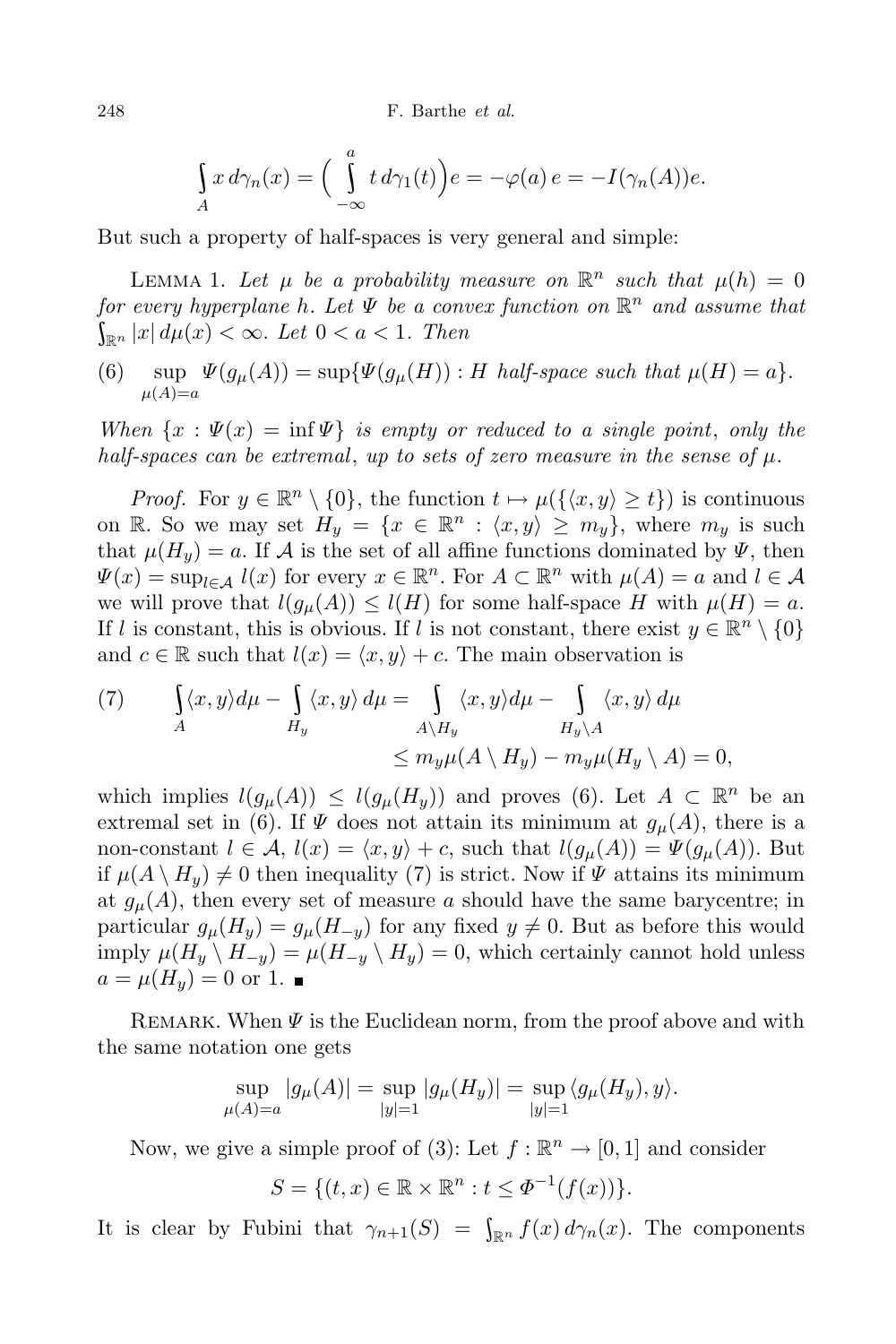$(t_g(S), x_g(S))$  of the Gaussian "barycentre" of *S*,  $\int_S(t, x) d\gamma_{n+1}(t, x)$ , are

$$
t_g(S) = \int_{\mathbb{R}^n} \int_{-\infty}^{\Phi^{-1}(f(x))} t \, d\gamma_1(t) \, d\gamma_n(x) = -\int_{\mathbb{R}^n} \varphi(\Phi^{-1}(f(x))) \, d\gamma_n(x),
$$
  

$$
x_g(S) = \int_{\mathbb{R}^n} x \int_{-\infty}^{\Phi^{-1}(f(x))} d\gamma_1(t) \, d\gamma_n(x) = \int_{\mathbb{R}^n} x f(x) \, d\gamma_n(x).
$$

From the previous lemma and from the computation for half-spaces we get  $|(t_g(S), x_g(S))| \leq I(\gamma_{n+1}(S))$ . Equivalently,

$$
\sqrt{\left(\int_{\mathbb{R}^n} I(f) d\gamma_n\right)^2 + \left|\int_{\mathbb{R}^n} x f(x) d\gamma_n(x)\right|^2} \le I\left(\int_{\mathbb{R}^n} f d\gamma_n\right),
$$

with equality if and only if the subgraph  $\Phi^{-1} \circ f$  is a half-space. When *f* has suitable properties, integration by parts gives (3) with the same equality cases.

As a conclusion, inequality (3) in  $\mathbb{R}^n$  is nothing else than the shift inequality (5) in  $\mathbb{R}^{n+1}$ . This strengthening of the shift inequality is possible because in the Gaussian case the "shift" function *I* does not depend on the dimension.

**3. Shift inequalities of Gaussian type.** We begin by deriving the equivalence of different forms of the shift inequality of Gaussian type. In particular, it is equivalent to the reverse log-Sobolev inequality (see [Be]) involving the entropy

$$
\operatorname{Ent}_{\mu}(f) = \int f \log f \, d\mu - \left( \int f \, d\mu \right) \log \left( \int f \, d\mu \right).
$$

Some of the following statements have been shown by Bobkov in the setting of product measures. For this reason, we will skip some details. The interested reader will find them in [Bo2].

In this section we will consider a measure  $\mu$  on  $\mathbb{R}^n$  with a density  $\rho$  a.e. positive which satisfies the following condition: there exists a Borel function  $\Lambda: \mathbb{R}^n \to \mathbb{R}^n$  such that we have the following integration by parts:

(8) 
$$
\int_{\mathbb{R}^n} \nabla f \, d\mu = \int_{\mathbb{R}^n} f \Lambda \, d\mu
$$

for every smooth and compactly supported  $f: \mathbb{R}^n \to \mathbb{R}$ . In other words, the derivative of  $\rho$  in the sense of distributions is a (vector-valued) measure which has a density  $-\Lambda$  with respect to  $\mu$ . If we note by  $\nabla \rho$  the derivative of  $\rho$  in the sense of distributions we have  $\rho A = -\nabla \rho$ . When the density  $\varrho = e^{-V}$  is smooth, the measure  $\mu$  satisfies the required integration by parts and the above equality holds in  $\mathbb{R}^n$ , and we have  $\Lambda = -(\nabla \varrho)/\varrho = \nabla V$ .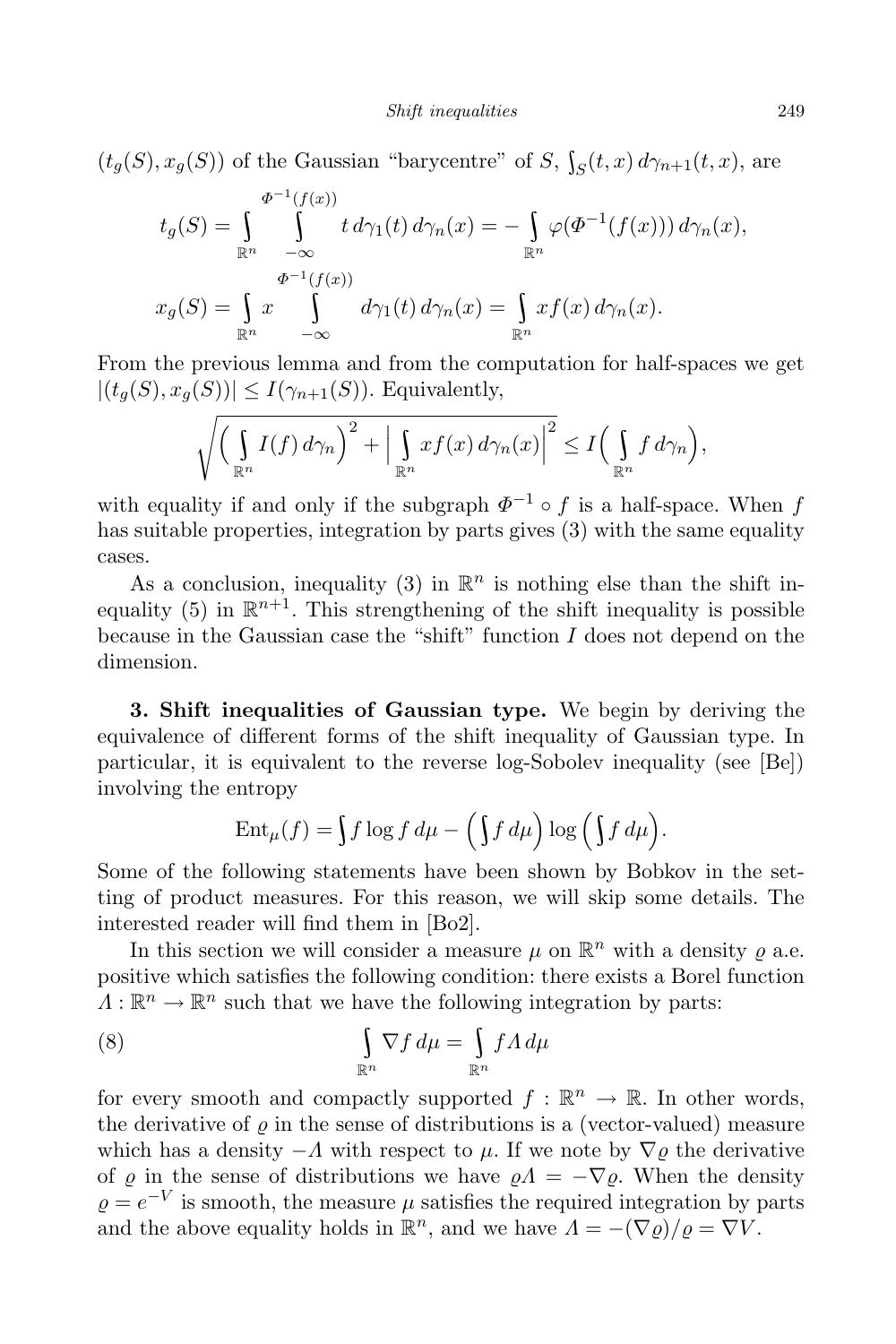For a measure  $\mu$  of the form  $d\mu = \rho dx$ ,  $\Lambda$  as above and  $c > 0$ , let us define the following properties:

*P*<sub>1</sub>(*c*): For every compactly supported smooth function  $f : \mathbb{R}^n \to [0,1]$ ,

$$
\sqrt{\bigg(\int_{\mathbb{R}^n} I(f) d\mu\bigg)^2 + \frac{1}{c^2} \Big|\int_{\mathbb{R}^n} \nabla f d\mu\Big|^2} \leq I\bigg(\int_{\mathbb{R}^n} f d\mu\bigg).
$$

*P*<sub>2</sub>(*c*): For every compactly supported smooth function  $f : \mathbb{R}^n \to [0,1]$ ,

$$
\left|\int_{\mathbb{R}^n} \nabla f \, d\mu\right| \le c I\Big(\int_{\mathbb{R}^n} f \, d\mu\Big).
$$

*P*<sub>3</sub>(*c*): For every Borel set  $A \subset \mathbb{R}^n$ ,  $|\int_A \Lambda d\mu| \le cI(\mu(A)).$ 

 $P_4(c)$ : For every Borel set  $A \subset \mathbb{R}^n$ ,

$$
\left| \int_A \Lambda \, d\mu \right| \le c\mu(A) \sqrt{\log \frac{1}{\mu(A)}}.
$$

 $P_5(c)$ : The measure  $\mu$  is such that  $\int_{\mathbb{R}^n} \exp(|\Lambda/c|^2) d\mu \leq 2$ .

 $P_6(c)$ : For every compactly supported smooth function  $f : \mathbb{R}^n \to \mathbb{R}^+,$ 

$$
\left|\int_{\mathbb{R}^n} \nabla f \, d\mu\right|^2 \leq c^2 \left(\int_{\mathbb{R}^n} f \, d\mu\right) \text{Ent}_{\mu}(f).
$$

PROPOSITION 2. Let  $\mu$  be a probability measure on  $\mathbb{R}^n$  with a.e. positive *density ρ and Λ as above. Then the assertions* 

 $P_i$ : *There exists*  $c > 0$  *such that*  $P_i(c)$ 

*are equivalent for*  $i = 1, \ldots, 6$ *. Furthermore, the following control on the constants holds*:

$$
P_1(c) \Leftrightarrow P_2(c) \Leftrightarrow P_3(c),
$$
  
\n
$$
P_3(c) \Rightarrow P_4(c\sqrt{2}) \quad and \quad P_4(c) \Rightarrow P_3(c\sqrt{2}),
$$
  
\n
$$
P_1(c) \Rightarrow P_6(c\sqrt{2}) \quad and \quad P_6(c) \Rightarrow P_4(c),
$$
  
\n
$$
P_4(c) \Rightarrow P_5(c\sqrt{3n}) \quad and \quad P_5(c) \Rightarrow P_6(c\sqrt{8n}).
$$

REMARK. As we already mentioned, Bobkov [Bo2] has proved that  $P_2(c)$ is equivalent to the global form of the shift inequality: for every Borel set  $A \subset \mathbb{R}^n$  and every vector  $h \in \mathbb{R}^n$ ,

$$
\Phi(\Phi^{-1}(\mu(A)) - c|h|) \le \mu(A + h) \le \Phi(\Phi^{-1}(\mu(A)) + c|h|).
$$

Therefore the assertions  $P_i$ ,  $i \leq 6$ , are also equivalent to the global form of the shift inequality.

*Proof of Proposition* 2. Let  $c > 0$ . We first prove that  $P_1(c)$  and  $P_2(c)$ are equivalent. Of course  $P_1(c) \Rightarrow P_2(c)$ . For the converse suppose that for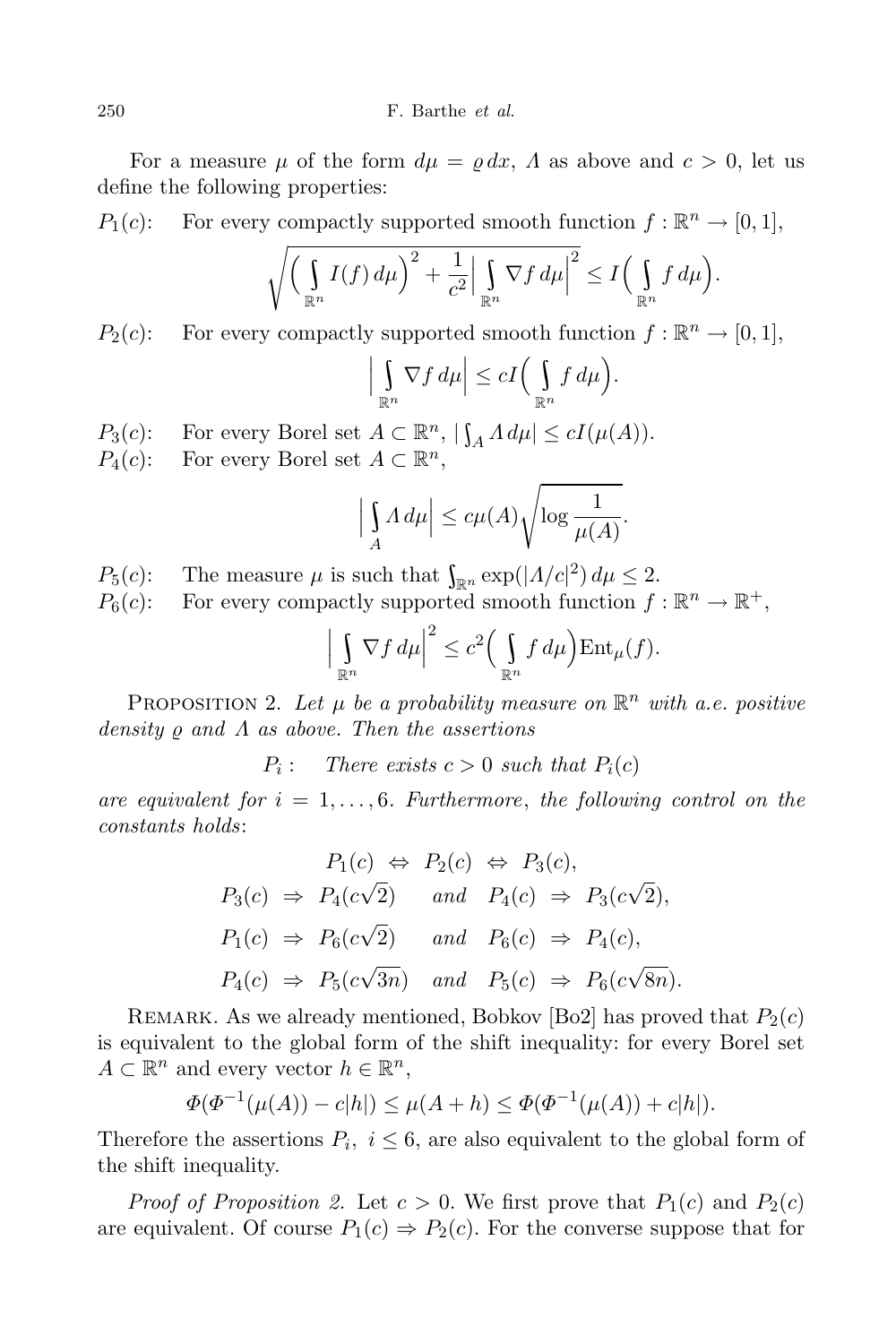every smooth function  $g : \mathbb{R}^n \to [0,1]$  one has

(9) 
$$
\left|\int_{\mathbb{R}^n} \nabla g \, d\mu\right| \le c I\left(\int_{\mathbb{R}^n} g \, d\mu\right).
$$

We now follow an argument of Bakry and Ledoux [BL]. Let  $f : \mathbb{R}^n \to [0,1]$  be a smooth function, and let  $\nu$  be its distribution with respect to  $\mu$ . One may assume that  $\nu$  is absolutely continuous with respect to Lebesgue's measure on R. Let  $r \in \mathbb{R}$  and  $\varepsilon > 0$ . Define  $\psi_{\varepsilon}(x) = 1$  if  $x \leq r, 0$  if  $x \geq r + \varepsilon$ , and 1 −  $(x - r)/ε$  in between. If we apply (9) to  $g = \psi_{ε}(f)$  and let  $ε → 0$ , we get

(10) 
$$
\frac{1}{c}N'(r)|\theta(r)| \le I(N(r))
$$

where  $N(r) := \nu([0, r]) = \mu(f \leq r)$  and  $\theta(r) := \mathbb{E}[\nabla f | f = r]$ . Next, we set  $k = N^{-1} \circ \Phi$ . Differentiation yields  $k' \cdot N' \circ k = \varphi$ . Thus, inequality (10) applied to  $r = k(x)$  becomes

(11) 
$$
\frac{1}{c}|\theta(k)| \leq k'.
$$

Next, we apply (3) to *k*:

$$
\sqrt{\left(\int_{\mathbb{R}} I(k) d\gamma_1\right)^2 + \left(\int_{\mathbb{R}} k' d\gamma_1\right)^2} \le I\left(\int_{\mathbb{R}} k d\gamma_1\right).
$$

Since *k* is non-decreasing and the law of *k* under  $\gamma_1$  is *ν*, one has, using (11),

(12) 
$$
\sqrt{\left(\int_{0}^{1} I(r) d\nu(r)\right)^{2} + \frac{1}{c^{2}} \left(\int_{0}^{1} |\theta(r)| d\nu(r)\right)^{2}} \le I \left(\int_{0}^{1} r d\nu(r)\right).
$$

Recall that  $\nu$  is the law of  $f$  under  $\mu$  and that

$$
\int |\theta(r)| d\nu(r) \ge \left| \int \theta(r) d\nu(r) \right| = \left| \int \nabla f d\mu \right|.
$$

So using (12) one gets the result.

To prove that  $P_3(c)$  follows from  $P_2(c)$ , we use  $P_2(c)$  and the relation  $\nabla f d\mu = \int f \Lambda d\mu$  for approximations of characteristic functions of sets. Conversely, as noticed by Bobkov [Bo2], in the inequality

$$
\left|\int_{\mathbb{R}^n} f \Lambda \, d\mu\right| \le c I\Big(\int_{\mathbb{R}^n} f \, d\mu\Big),\
$$

the left hand side is convex in *f* and the right hand side is concave in *f*. Therefore it is enough to prove this inequality for characteristic functions of sets. Thus  $P_3(c)$  implies  $P_2(c)$ .

The implications  $P_3(c) \Rightarrow P_4(c\sqrt{2}) \Rightarrow P_3(2c)$  follow directly from Lemma 4.2 of [Bo2]:

$$
p\sqrt{\frac{1}{2}\log\frac{1}{p}} \le I(p) \le p\sqrt{2\log\frac{1}{p}}
$$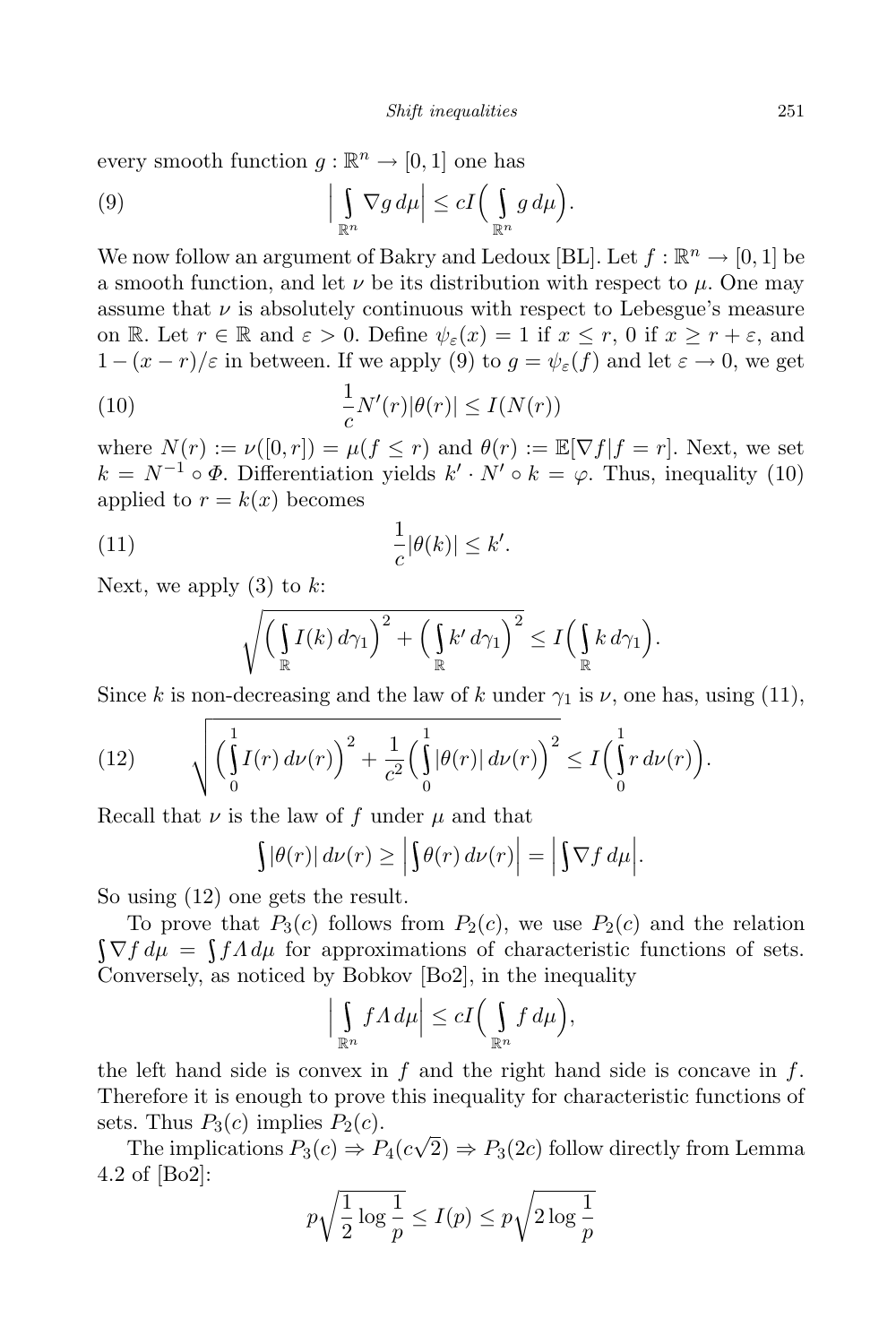where the left hand side inequality holds for  $p \in [0, 1/2]$  and the right hand side inequality for  $p \in [0,1]$ . Notice that, since  $\int_{\mathbb{R}^n} A d\mu = 0$  and *I* is symmetric, it is enough to prove  $P_3(c)$  for sets *A* with  $\mu(A) \leq 1/2$ .

We now deal with the inverse log-Sobolev inequality  $P_6(c)$ . The fact that  $P_1(c)$  implies  $P_6(c\sqrt{2})$  was explained by Beckner during his lectures at the IHP (see [L] for a written reference). His method is as follows: apply  $P_1(c)$ to *εf* for a bounded and smooth  $f : \mathbb{R}^n \to \mathbb{R}^+$  and use  $I(\varepsilon) \sim \varepsilon \sqrt{2 \log(1/\varepsilon)}$ as  $\varepsilon \to 0^+$ . Conversely, if  $P_6(c)$  holds then  $P_4(c)$  also holds: we use again  $\int_{\mathbb{R}^n} \nabla f \, d\mu = \int_{\mathbb{R}^n} f \, A \, d\mu$  and then apply  $P_6(c)$  to characteristic functions.

The equivalence of  $P_4$  and  $P_5$  is shown in [Bo2] for product measures, but the method applies in general. Assume that  $P_4(c)$  holds. In particular for any  $i \leq n$ ,

$$
\left| \int_{A} A_i \, d\mu \right| \le c \mu(A) \sqrt{\log \frac{1}{\mu(A)}},
$$

where  $\Lambda_i : \mathbb{R}^n \to \mathbb{R}$  is the *i*th coordinate of *Λ*. Applied to level sets of  $\Lambda_i$ , the latter yields  $\mu(|\Lambda_i| > t) \leq 2 \exp(-t^2/c^2)$ . After a standard calculation, one gets

$$
\int_{\mathbb{R}^n} \exp\left(\frac{(A_i)^2}{3c^2}\right) d\mu \le 2.
$$

From Hölder's inequality, we conclude that  $\int_{\mathbb{R}^n} \exp(|\Lambda|^2/(3nc^2)) d\mu \leq 2$ .

Conversely, assume that  $P_5(c)$  holds. Then for any  $i \leq n$ ,

(13) 
$$
\int_{\mathbb{R}^n} e^{(\Lambda_i/c)^2} d\mu \leq 2.
$$

The argument of [Bo2] proves that for every bounded function  $f : \mathbb{R}^n \to \mathbb{R}^+,$ 

$$
\left|\int_{\mathbb{R}^n} f\Lambda_i \, d\mu\right|^2 \leq 8c^2 \left(\int_{\mathbb{R}^n} f \, d\mu\right) \text{Ent}_{\mu}(f).
$$

Summing these inequalities for  $i = 1, \ldots, n$ , we obtain  $P_6(c\sqrt{8n})$ . This completes the proof of the proposition.  $\blacksquare$ 

REMARK. One can easily check that  $P_1(c)$  has the tensorization property: if  $\mu$  on  $\mathbb{R}^n$  and  $\nu$  on  $\mathbb{R}^p$  satisfy  $P_1(c)$ , then so does the product measure  $\mu \otimes \nu$ . Indeed, let  $f : \mathbb{R}^{n+p} \to [0,1]$  be a smooth compactly supported function. One has

$$
\left(\int_{\mathbb{R}^{n+p}} I(f) d\mu \otimes \nu\right)^{2} + \frac{1}{c^{2}} \Big| \int_{\mathbb{R}^{n+p}} \nabla f d\mu \otimes \nu \Big|^{2}
$$
\n
$$
= \left(\int_{\mathbb{R}^{n}} d\mu(x) \int_{\mathbb{R}^{p}} I(f(x, y)) d\nu(y)\right)^{2} + \frac{1}{c^{2}} \Big| \int_{\mathbb{R}^{n}} d\mu(x) \int_{\mathbb{R}^{p}} \nabla_{y} f(x, y) d\nu(y)\Big|^{2}
$$
\n
$$
+ \frac{1}{c^{2}} \Big| \int_{\mathbb{R}^{n}} d\mu(x) \nabla_{x} \int_{\mathbb{R}^{p}} f(x, y) d\nu(y)\Big|^{2}
$$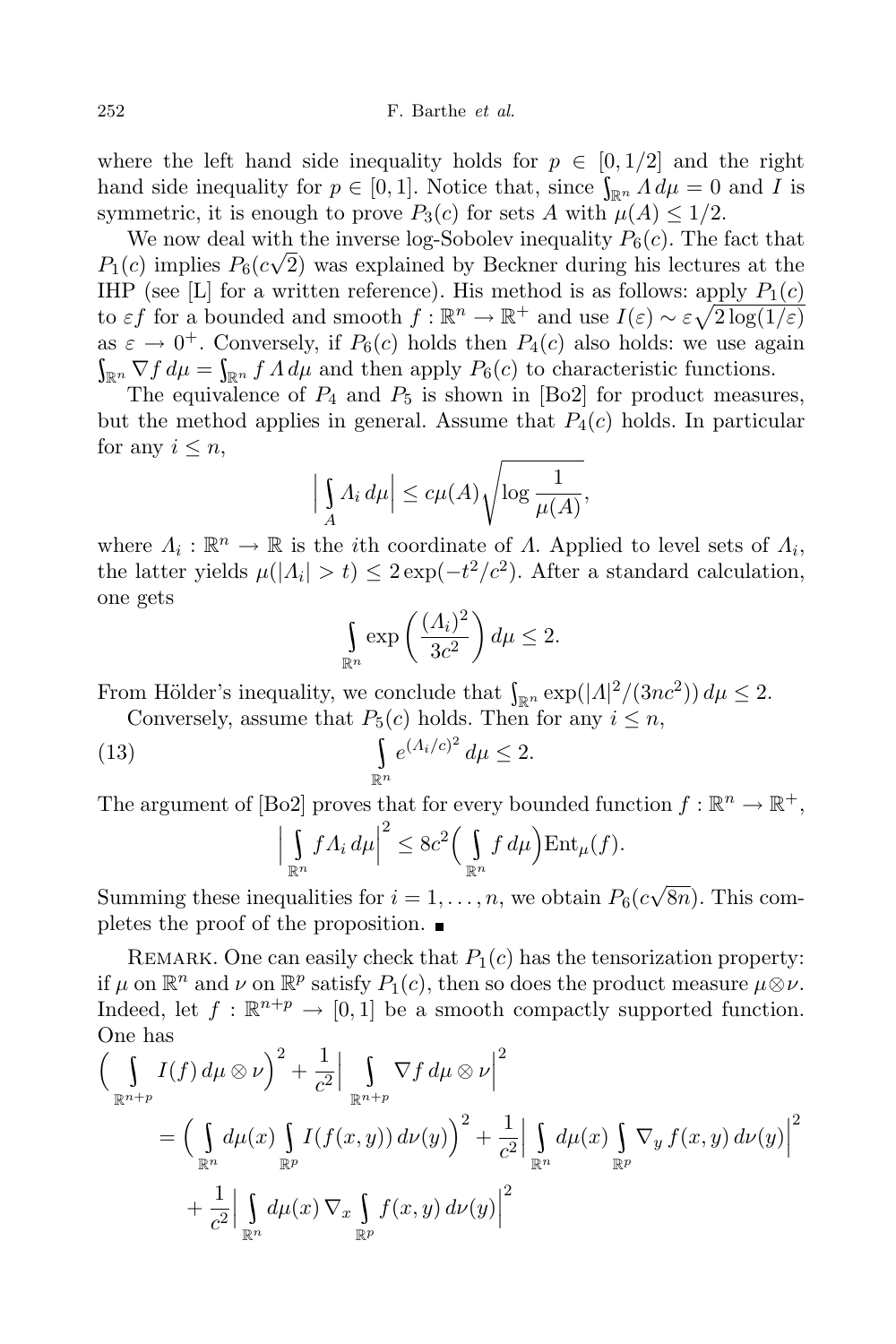$$
\leq \left(\int_{\mathbb{R}^n} d\mu(x) \sqrt{\left(\int_{\mathbb{R}^p} I(f(x, y)) d\nu(y)\right)^2 + \frac{1}{c^2} \Big|\int_{\mathbb{R}^p} \nabla_y f(x, y) d\nu(y)\Big|^2}\right)^2 \n+ \frac{1}{c^2} \Big|\int_{\mathbb{R}^n} d\mu(x) \nabla_x \int_{\mathbb{R}^p} f(x, y) d\mu(y)\Big|^2 \n\leq \left(\int_{\mathbb{R}^n} d\mu(x) I\left(\int_{\mathbb{R}^p} f(x, y) d\nu(y)\right)\right)^2 + \frac{1}{c^2} \Big|\int_{\mathbb{R}^n} d\mu(x) \nabla_x \int_{\mathbb{R}^p} f(x, y) d\nu(y)\Big|^2 \n\leq I^2 \Big(\int_{\mathbb{R}^n} d\mu(x) \int_{\mathbb{R}^p} f(x, y) d\nu(y)\Big) = I^2 \Big(\int_{\mathbb{R}^{n+p}} f d\mu \otimes \nu\Big)
$$

where we used successively the Minkowski inequality,  $P_1(c)$  for the measure  $\nu$  and  $P_1(c)$  for the measure  $\mu$ . The above computations can be handled in a more abstract setting, for instance in the case of discrete measures (on the discrete cube or on  $\mathbb{Z}^n$ ). One has only to define a suitable notion of gradient. It follows from Proposition 2 that  $P_2(c)$  and  $P_3(c)$  also have the tensorization property: if  $\mu$  satisties  $P_2(c)$ , then so do the product measures  $\mu^{\otimes n}$  for  $n \geq 1$ . Notice that [Bo2] proved only that the  $\mu^{\otimes n}$  satisfy  $P_2(4c)$ .

The integrability criterion  $P_5$  is an easy way to derive shift inequalities, but with poor constants. In the following, we get sharper constants by extending the semigroup method to Boltzmann measures. One should remark that, as far as we know, among the equivalent forms of the shift inequality, only the reverse log-Sobolev  $P_6$  and the reverse Bobkov  $P_1$  inequalities can be proved with semigroups.

THEOREM 3. Let  $\mu$  be a probability on  $\mathbb{R}^n$  such that  $d\mu = e^{-V}dx$ . As*sume that*  $V$  *is twice differentiable on*  $\mathbb{R}^n$  *and that its Hessian, considered as an endomorphism of the Euclidean space*, *satisfies*  $V'' \geq \varepsilon \mathrm{Id}_{\mathbb{R}^n}$  *at infinity*  $f$ *or*  $some \varepsilon > 0$ . If  $\|V''\|$  is uniformly bounded by  $c > 0$ , then for every *smooth function*  $f : \mathbb{R}^n \to [0, 1],$ 

$$
\sqrt{\bigg(\int_{\mathbb{R}^n} I(f) d\mu\bigg)^2 + \frac{1}{c} \Big|\int_{\mathbb{R}^n} \nabla f d\mu\Big|^2} \leq I\bigg(\int_{\mathbb{R}^n} f d\mu\bigg).
$$

*Proof.* The measure  $\mu$  is invariant for the semigroup  $P_t$  with generator

$$
L = \frac{1}{2}\Delta - \frac{1}{2}\nabla V \cdot \nabla.
$$

In the case of the Gaussian measure, this is the Ornstein–Uhlenbeck semigroup. Because of the limit assumptions on *V*, we have  $P_t(f) \to \int f d\mu$  as  $t \to \infty$ , for every bounded smooth function  $f$  on  $\mathbb{R}^n$ . We prove by differentiation that the quantity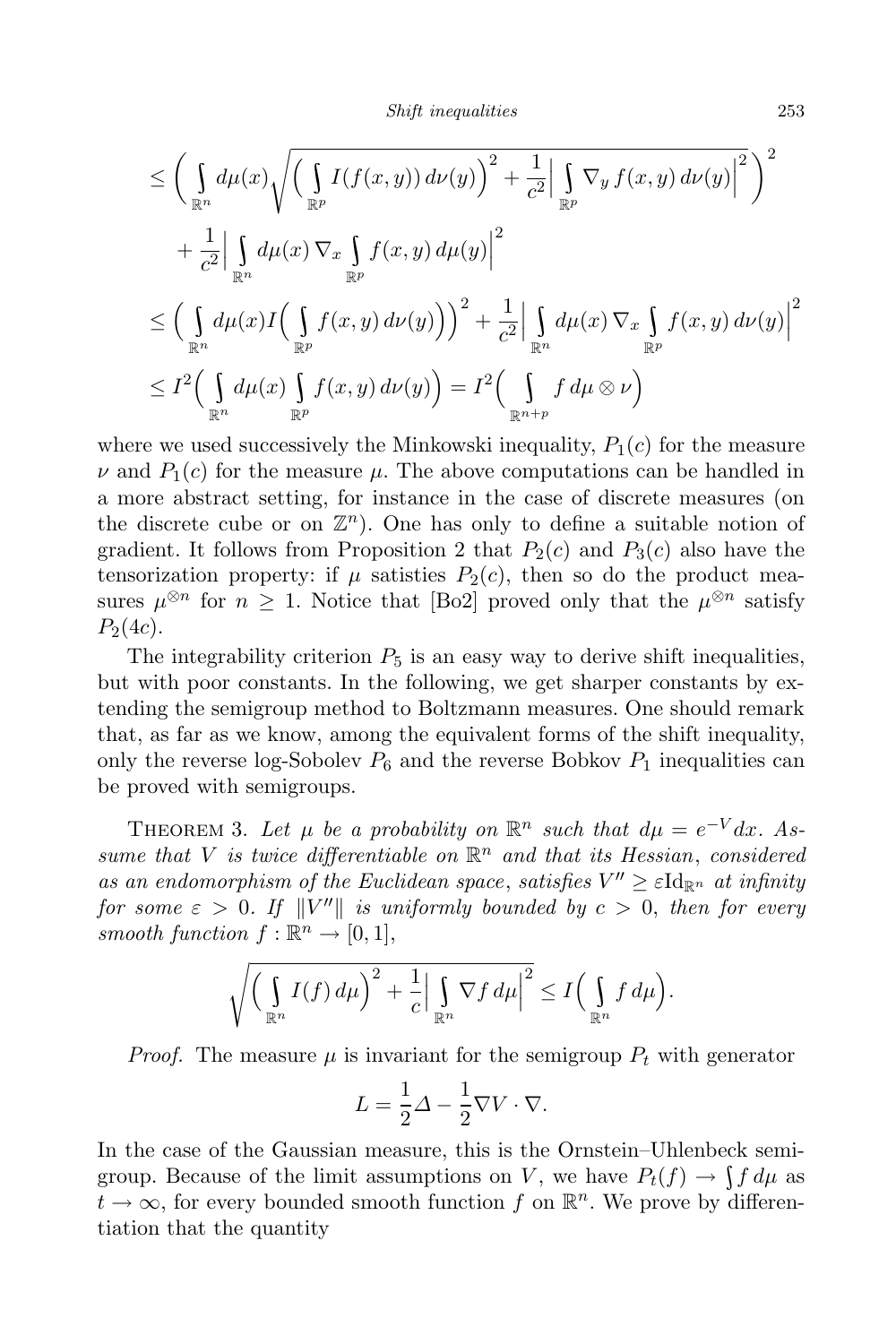254 F. Barthe *et al.*

$$
J(t) = \left(\int I(P_t f) d\mu\right)^2 + \frac{1}{c} \left|\int \nabla P_t f d\mu\right|^2
$$
  
=  $\left(\int I(P_t f) d\mu\right)^2 + \frac{1}{c} \left|\int P_t f \nabla V d\mu\right|^2$ 

is non-decreasing. Its derivative  $J'(t)$  is equal to

$$
2\int I(P_t f) d\mu \int I'(P_t f) L P_t f d\mu + \frac{2}{c} \Big\langle \int P_t f \nabla V d\mu, \int L P_t f \nabla V d\mu \Big\rangle.
$$

We set  $F = P_t f$  and use integration by parts for L: for suitable functions *u* and *v*, one has

$$
2\int uLv \, d\mu = -\int \langle \nabla u, \nabla v \rangle \, d\mu.
$$

Since  $II'' = -1$ , we get

$$
J'(t) = -\int I(F) d\mu \int I''(F) |\nabla F|^2 d\mu - \frac{1}{c} \langle \int F \nabla V d\mu, \int V'' \cdot \nabla F d\mu \rangle
$$
  
= 
$$
\int I(F) d\mu \int \frac{|\nabla F|^2}{I(F)} d\mu - \frac{1}{c} \langle \int F \nabla V d\mu, \int V'' \cdot \nabla F d\mu \rangle.
$$

But

$$
\left| \left\langle \int F \nabla V \, d\mu, \int V'' \cdot \nabla F \, d\mu \right\rangle \right| \leq \int |\nabla F| \, d\mu \int |V'' \cdot \nabla F| \, d\mu \leq c \left( \int |\nabla F| \, d\mu \right)^2,
$$
  
so  $J'(t) \geq 0$  by Cauchy–Schwarz.

**4. Discrete and spherical inequalities.** In this section, we first apply the shift inequality for the Gaussian measure to the average isodiametral problem of Ahlswede and Katona [AK]. Let us introduce some notation. We denote by  $\varepsilon = (\varepsilon_i)_{i=1}^n$  the elements of  $\Omega_n = \{-1,1\}^n$ . We consider the uniform probability  $\mu_n$  on this set, and denote by  $\mathbb{E}_n$  the corresponding expectation. If *f* is a function on  $\Omega_n$ , we write  $\mathbb{E}_n(\varepsilon f)$  for the vector of coordinates

$$
\Big(\int\limits_{\Omega_n}\varepsilon_i f(\varepsilon)\,d\mu(\varepsilon)\Big)_{i=1}^n.
$$

The *Hamming* distance on  $\Omega_n$  is defined by  $d(\varepsilon, \eta) = \#\{i : \varepsilon_i \neq \eta_i\}$ . Considering  $\Omega_n$  as a subset of  $\mathbb{R}^n$ , one also has

$$
d(\varepsilon, \eta) = \left|\frac{\varepsilon - \eta}{2}\right|^2 = \frac{n - \langle \varepsilon, \eta \rangle}{2}.
$$

The problem is to find subsets  $A \subset \Omega_n$  of given cardinality which minimize the average inner distance:

$$
\frac{1}{(\#A)^2} \sum_{\varepsilon \in A, \eta \in A} d(\varepsilon, \eta) = \frac{1}{2(\#A)^2} \sum_{\varepsilon, \eta \in A} (n - \langle \varepsilon, \eta \rangle) = \frac{1}{2} \left( n - \left| \frac{\mathbb{E}\varepsilon \mathbf{1}_A}{\mu_n(A)} \right|^2 \right).
$$

Thus it is equivalent to the maximization of the norm of barycentres. Finding the extremal sets seems difficult. Ahlswede and Althöfer [A-Al] proved that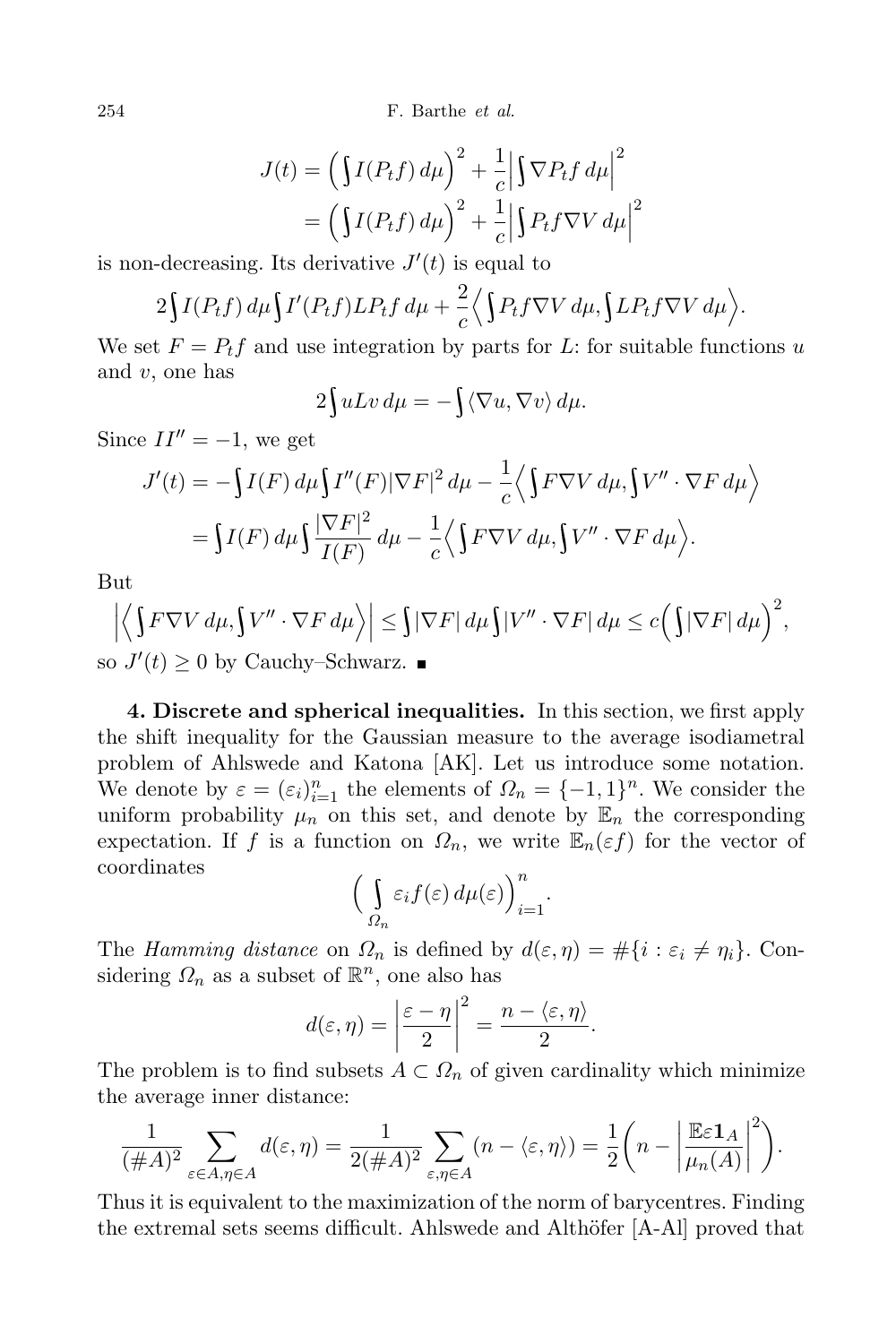among the families of sets  $A_n \subset \Omega_n$  of cardinality  $2^{\lambda n}$ , for  $\lambda \in (0,1)$ , the Hamming spheres are asymptotically optimal. Althöfer and Sillke [Al-Si] gave a lower bound of the inner distance, which holds for all cardinalities. With our notation, their result states that for  $A \subset \Omega_n$ ,

$$
|\mathbb{E}_n \varepsilon \mathbf{1}_A| \leq \sqrt{\mu_n(A)(1-\mu_n(A))}.
$$

When  $\mu_n(A) = 1/2$ , this is an equality for  $\{\varepsilon : \varepsilon_1 = 1\}$  and for the other halfcubes. The Gaussian shift inequality has a discrete version which provides an improvement of the latter estimate.

PROPOSITION 4. Let f be defined on  $\Omega_n$  with values in [0,1]. Then

(14) 
$$
(\mathbb{E}_n I(f))^2 + \frac{2}{\pi} |\mathbb{E}_n \varepsilon f|^2 \leq I^2(\mathbb{E}_n f),
$$

*with equality if and only if f is constant or is the characteristic function of a half-cube.*

*Proof.* For  $t \in \mathbb{R}$  let  $s(t) = 1$  if  $t > 0$  and  $s(t) = -1$  else. We define a function F on  $\mathbb{R}^n$  by  $F(x_1,...,x_n) = f(s(x_1),...,s(x_n))$ . The law of F under  $\gamma_n$  is the law of f under  $\mu_n$ . Furthermore

$$
\int_{\mathbb{R}^n} x_k F(x) d\gamma_n(x) = \sum_{\varepsilon \in \Omega_n} \int x_k f(\varepsilon) \mathbf{1}_{\{\varepsilon_i x_i > 0, \forall i\}} d\gamma_n(x)
$$
  
= 
$$
\sum_{\varepsilon \in \Omega_n} f(\varepsilon) \varepsilon_k \int y_k \mathbf{1}_{\{y_i > 0, \forall i\}} d\gamma_n(y) = \sqrt{2/\pi} \mathbb{E}_n(\varepsilon_k f(\varepsilon)).
$$

The proposition follows from the inequality

$$
\sqrt{\left(\int_{\mathbb{R}^n} I(F) d\gamma_n\right)^2 + \left|\int_{\mathbb{R}^n} x F(x) d\gamma_n(x)\right|^2} \leq I\left(\int_{\mathbb{R}^n} F d\gamma_n\right),
$$

where equality occurs if and only if the subgraph of  $\Phi^{-1} \circ F$  in  $\mathbb{R}^{n+1}$  is a half-space.  $\blacksquare$ 

REMARKS. (i) As in Proposition 2, one can derive from (14) an inverse form of the Gross log-Sobolev inequality in *Ωn*.

(ii) The derivation of these discrete inequalities does not loose much information: one can recover a weak form of the inequality on Gauss space by a standard central limit argument. Let *f* be a continuous compactly supported function on R with values in [0, 1]. For  $n \in \mathbb{N}$ , let

$$
f_n(\varepsilon_1,\ldots,\varepsilon_n)=f\bigg(\frac{\varepsilon_1+\ldots+\varepsilon_n}{\sqrt{n}}\bigg).
$$

When *n* tends to infinity,  $\mathbb{E}_n f_n$  tends to  $\int f d\gamma_1$  and  $\mathbb{E}_n I(f_n)$  to  $\int I(f) d\gamma_1$ . For the barycentre term, using the permutation invariance of  $f_n$ , for all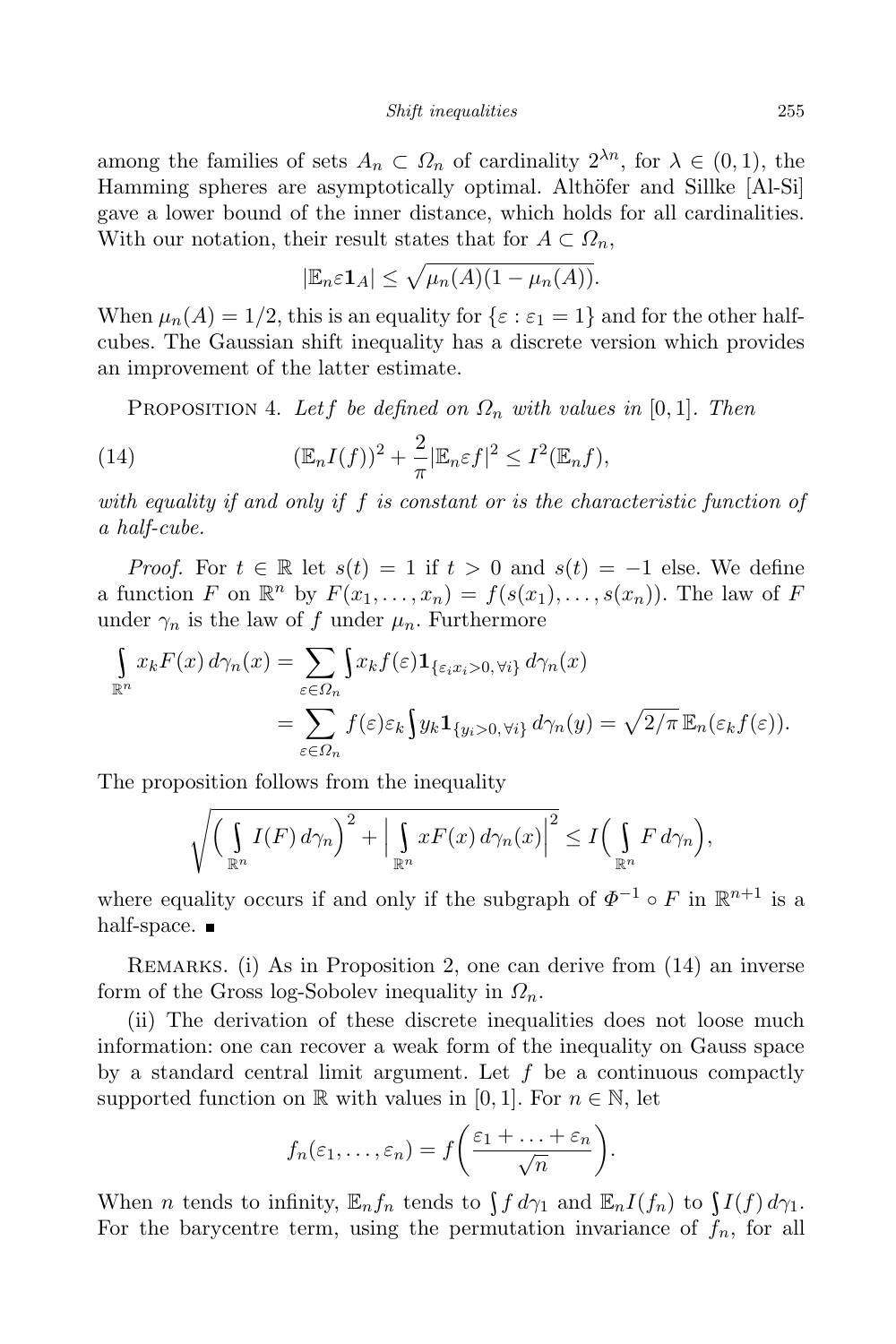$i = 1, \ldots, n$  we get  $\mathbb{E}_n \varepsilon_i f_n = \mathbb{E}_n (\varepsilon_1 + \ldots + \varepsilon_n) f_n / n$ . Thus  $|\mathbb{E}_n \varepsilon f_n| = \left(\sum^n (\mathbb{E}_n \varepsilon_i f_n)^2\right)^{1/2} = \sqrt{n}$ *i*=1  $\begin{array}{c} \hline \rule{0pt}{2.2ex} \\ \rule{0pt}{2.2ex} \end{array}$  $\mathbb{E}_n \frac{\varepsilon_1 + \ldots + \varepsilon_n}{n}$  $\frac{n}{n}$ *f<sub>n</sub>*  =  $\begin{array}{c} \hline \rule{0pt}{2.2ex} \\ \rule{0pt}{2.2ex} \end{array}$  $\mathbb{E}_n \frac{\varepsilon_1 + \ldots + \varepsilon_n}{\sqrt{n}} f$  $\left(\frac{\varepsilon_1 + \ldots + \varepsilon_n}{\sqrt{n}}\right)$  $\bigg) \bigg|$ 

tends to  $|\int_{\mathbb{R}} xf(x) dx$ <sup>1</sup>/<sub>*x*</sub> *d*<sup>2</sup>/<sub>1</sub>(*x*)<sup>*|*</sup>. Hence Proposition 4 implies that  $\gamma_1$  satisfies the inequality  $P_1(\sqrt{\pi/2})$ , which implies the same for  $\gamma_n$ , by the tensorization property noticed in Section 3.

Applying Proposition 4 to characteristic functions of sets, we get

PROPOSITION 5. Let  $A \subset \{-1,1\}^n$ . Then

$$
|g_{\mu_n}(A)| = |\mathbb{E}_n \in \mathbf{1}_A| \le \sqrt{\pi/2} \, I(\mu_n(A)),
$$

*with equality if and only if A is Ωn*, *a half-cube or the empty set.*

This result improves [Al-Si]. Indeed, for  $t \in [0, 1]$ , one has

$$
\sqrt{\pi} I(t) \le \sqrt{2t(1-t)}.
$$

To prove this inequality, one can assume that  $1/2 \leq t \leq 1$  since both functions are symmetric with respect to 1/2. Let  $r = \Phi^{-1}(t) > 0$ . We have  $[-r, r]^2 \subset r\sqrt{2}B_2^2$ , where  $B_2^2$  is the Euclidean unit ball of  $\mathbb{R}^2$ . Thus  $\gamma_2([-r,r]^2) = (2\Phi(r) - 1)^2 = 1 - 4\Phi(r) + 4\Phi^2(r)$  is less than  $\gamma_2(r\sqrt{2}B_2^2) =$  $\int_0^r \sqrt{2} \, e^{-r}$  $e^{-s^2/2} s ds = 1 - e^{-r^2} = 1 - 2\pi \varphi(r)^2$ . The result follows.

Up to the multiplicative factor  $\sqrt{\pi/2}$ , the inequality of Proposition 5 is the best possible dimension free estimate. Indeed, taking  $f = \mathbf{1}_{(-\infty,t]}$  in the previous remark, one can see that the Hamming balls

$$
A_{n,t} = \left\{ \varepsilon : \sum_{i=1}^{n} \varepsilon_i \le \sqrt{n} \, t \right\}
$$

satisfy  $|\mathbb{E}_n \varepsilon \mathbf{1}_{A_{n,t}}| \sim \left| \int_{-\infty}^t x \right|$  $\left| \int_{-\infty}^{t} x \, d\gamma_1(x) \right| = I(\Phi(t)) \sim I(\mu_n(A_{n,t}))$  when *n* is large.

We denote by  $\sigma_n$  the uniform probability on  $S^{n-1}$ . The Gaussian shift inequality also has a spherical version.

PROPOSITION 6. Let f be defined on  $S^{n-1}$  with values in [0,1]. Then

(15) 
$$
\left(\int\limits_{S^{n-1}} I(f)\right)^2 + c_n^2 \left|\int\limits_{S^{n-1}} uf(u) d\sigma_n(u)\right|^2 \leq I^2 \left(\int\limits_{S^{n-1}} f\right),
$$

*with*  $c_n = \sqrt{2} \Gamma((n+1)/2)/\Gamma(n/2) \sim \sqrt{n}$  *when n is large and with equality if and only if f is constant or is the characteristic function of a half-sphere.*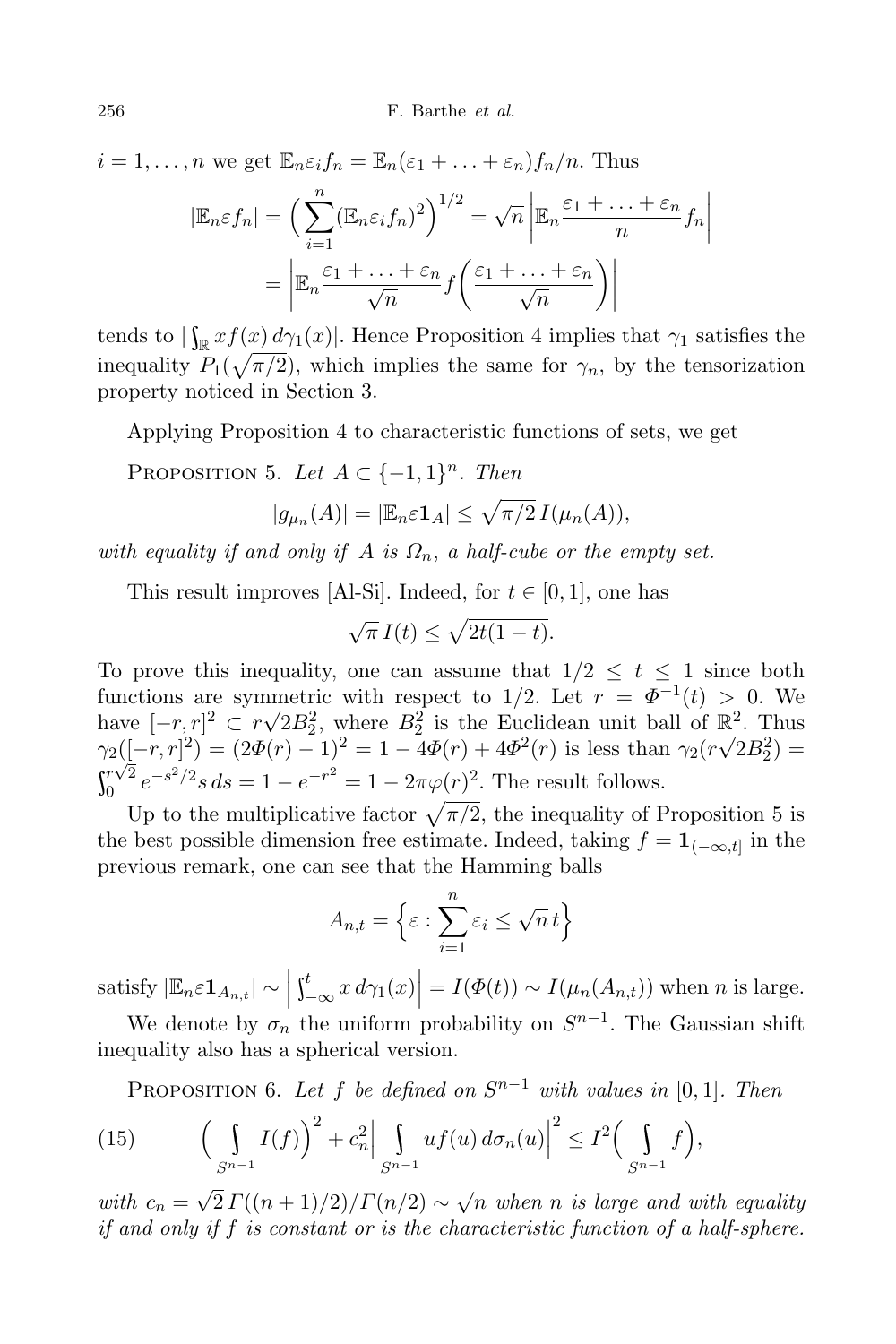*Proof.* We define a function *F* on  $\mathbb{R}^n \setminus \{0\}$  by  $F(x) = f(x/|x|)$ . The law of *F* under  $\gamma_n$  is the law of *f* under  $\sigma_n$ . Furthermore

$$
\int_{\mathbb{R}^n} x F(x) d\gamma_n(x) = c_n \int_{S^{n-1}} u f(u) d\sigma_n(u)
$$

where  $c_n = |g_{\gamma_n}(H)|/|g_{\sigma_n}(H)|$ , *H* being a half-space of measure 1/2. A little calculation gives  $c_n = \sqrt{2} \Gamma((n+1)/2)/\Gamma(n/2) \sim \sqrt{n}$  when *n* is large. As in the discrete case, the proposition follows.

REMARKS. (i) Inequality  $(15)$  is optimal in the sense that, by Poincaré's limit argument, it allows us to recover the initial shift inequality for  $\gamma_n$ .

(ii) Lemma 1 implies that among the subsets of  $S^{n-1}$  of given measure the caps have the largest barycentre norm, whereas inequality (15) implies this only for the sets of measure one half.

**5. Barycentres in the cube.** The aim of this section is to derive an analogue of Proposition 5 for subsets of volume 1*/*2 in the "continuous" cube. The proof involves classical methods of convexity theory. If  $K \subset \mathbb{R}^n$  is convex with *k*-dimensional affine hull, *|K|* will be its *k*-dimensional Lebesgue measure.

PROPOSITION 7. Let  $f : \mathbb{R}^+ \to \mathbb{R}^+$  be a non-increasing function. Then *the function*

$$
F(p) = (p+1) \int_{0}^{+\infty} t^{p} f(t) dt \quad \text{if } p > -1 \quad \text{and} \quad F(-1) = f(0)
$$

*is a log-convex function of p on*  $[-1, +\infty]$ *. Moreover F is log-affine if* and *only if f is constant on its support.*

*Proof.* For  $s > 0$ , we define  $h(s) = \sup\{t : f(t) \geq s\}$ . Let  $p > -1$ . Then

$$
F(p) = \int_{0}^{+\infty} (p+1)t^{p} \int_{0}^{f(t)} ds dt = \int_{0}^{f(0)} \int_{0}^{h(s)} (p+1)t^{p} dt ds = \int_{0}^{f(0)} h(s)^{p+1} ds.
$$

The result follows from Hölder's inequality.  $\blacksquare$ 

REMARK. As a corollary, we recover a lemma of Milman and Pajor [Mi-P]:

$$
\left(\frac{F(p)}{F(-1)}\right)^{1/(p+1)} = \left((p+1)\int_{0}^{+\infty} t^{p} \frac{f(t)}{f(0)} dt\right)^{1/(p+1)}
$$

is an increasing function on ]*−*1*,* +*∞*[. Proposition 7 is also related to results of Borell [Bor].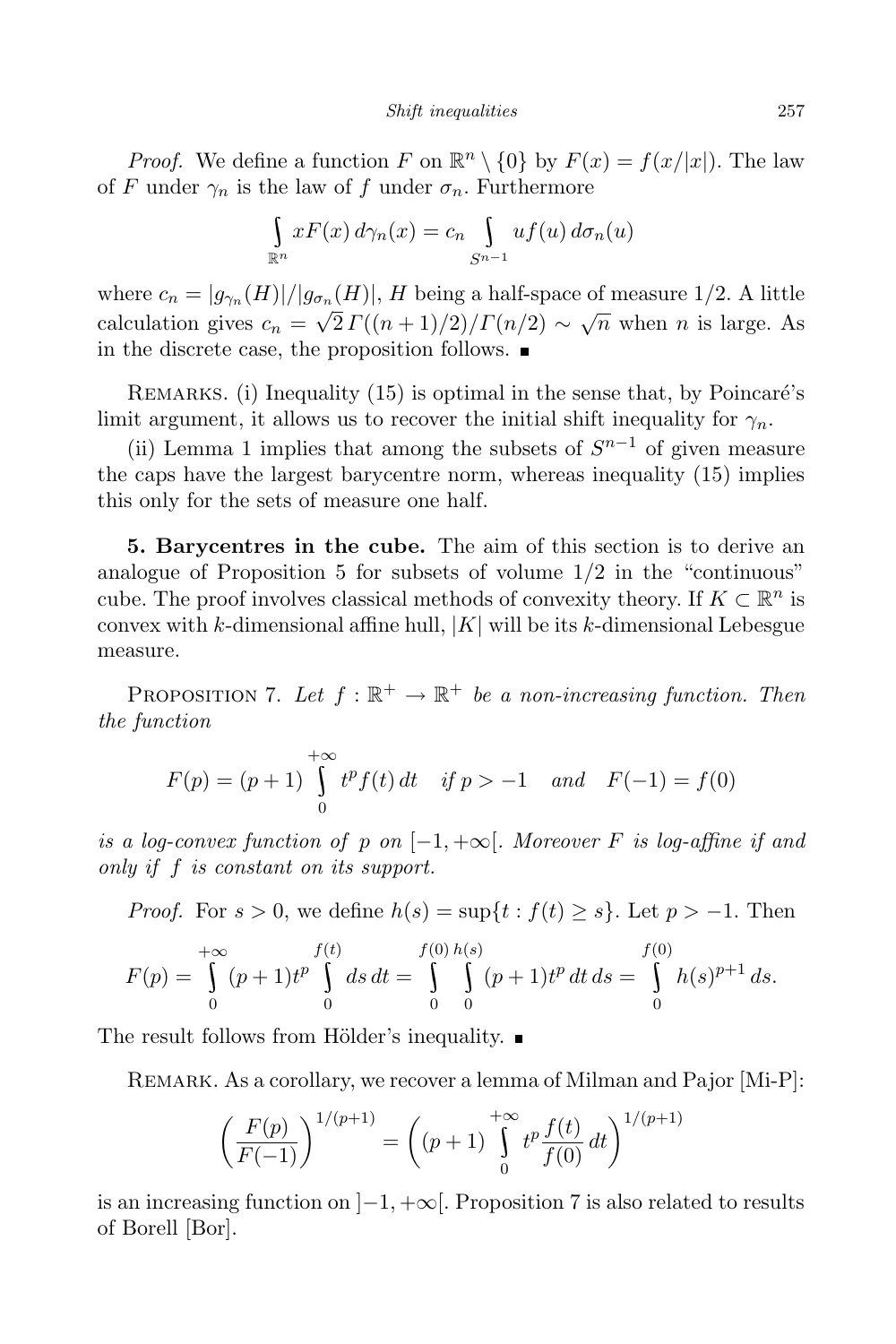COROLLARY 8. Let *K* be a symmetric convex body in  $\mathbb{R}^n$  and  $u \in S^{n-1}$ . *Then*

$$
\int_{K} |\langle x, u \rangle| dx \leq \frac{\sqrt{3}}{2} |K|^{1/2} \Big( \int_{K} |\langle x, u \rangle|^{2} dx \Big)^{1/2},
$$

*with equality if and only if K is cylindrical in the direction u*, *i.e. there exists*  $x \in \mathbb{R}^n$  *such that*  $K = K \cap u^{\perp} + [-x, x]$ .

*Proof.* Let  $f(t) = |K \cap \{x \in \mathbb{R}^n : \langle x, u \rangle = t\}|$  be the parallel section function. We know by the Brunn–Minkowski theorem that *f* is non-increasing on  $\mathbb{R}^+$  and is constant if and only if *K* is cylindrical in the direction *u*. Hence, we can apply Proposition 7 to *f*. We get  $F(1) \leq (F(0)F(2))^{1/2}$  (with the same notation). Moreover, Fubini's theorem yields, for  $p > -1$ ,

$$
\int_{K} |\langle x, u \rangle|^{p} dx = 2 \int_{0}^{+\infty} t^{p} f(t) dt = \frac{2}{p+1} F(p).
$$

This proves the corollary.

REMARK. This corollary gives the sharp constant in the comparison between the Legendre ellipsoid of  $K$  and its centroid body  $Z(K)$  (defined by  $||x||_{Z(K)^{\circ}} = (2|K|)^{-1} \int_{K} |\langle x, u \rangle| dx$ . The fact that such a constant exists was noticed in Milman–Pajor [Mi-P].

PROPOSITION 9. *Among the Borel subsets A of the unit cube*  $[-1/2, 1/2]^n$ *such that*  $|A| = 1/2$ , *the half-cube*  $\{x_1 \leq 0\}$  *has the largest norm of barycentre.*

*Proof.* Let  $A \subset [-1/2, 1/2]^n$  be such that  $|A| = 1/2$ . By the remark after Lemma 1, we have, for  $g(A) = \int_A x \, dx$ ,

$$
|g(A)| \leq \sup_{u \in S^{n-1}} \langle g(H_u), u \rangle,
$$

where  $H_u = \{x \in [-1/2, 1/2]^n : \langle x, u \rangle \ge 0\}$ . Corollary 8 yields

$$
\langle g(H_u), u \rangle = \frac{1}{2} \int_{[-1/2, 1/2]^n} |\langle x, u \rangle| dx \le \frac{\sqrt{3}}{4} \Big( \int_{[-1/2, 1/2]^n} |\langle x, u \rangle|^2 dx \Big)^{1/2} = \frac{1}{8}.
$$

Indeed, the last integral does not depend on  $u \in S^{n-1}$  (the cube is in isotropic position). There is equality in the previous inequality if and only if the cube is cylindrical in the direction *u*; this happens if and only if *u* is a basis vector.

**Acknowledgements.** We would like to thank S. Bobkov, M. Ledoux and C. Villani for useful suggestions. The first named author gratefully acknowledges the hospitality of the Erwin Schrödinger Institute of Mathematical Physics, Vienna, where his contribution to this work has been completed.